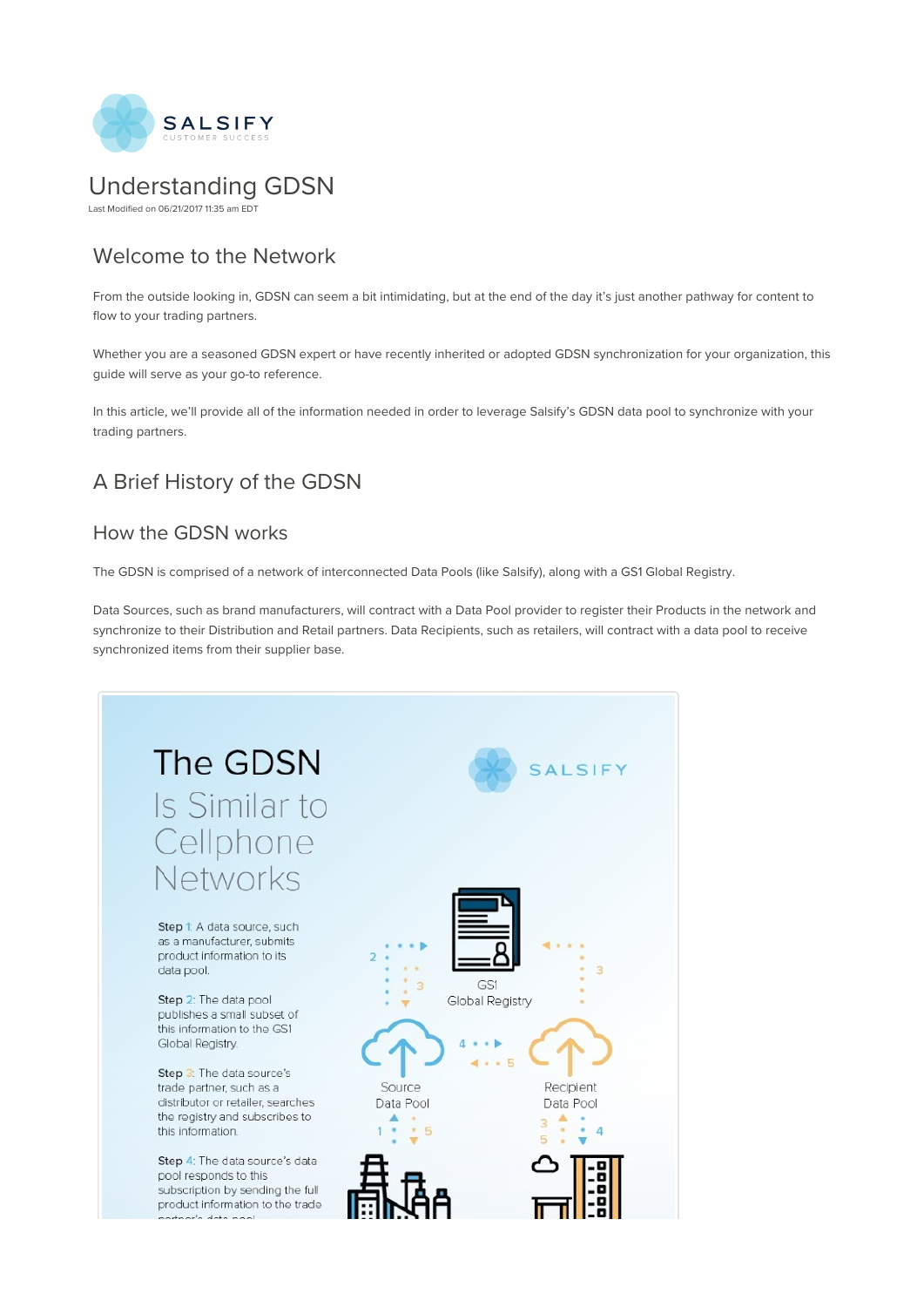

### Why GDSN

Brand manufacturers sell their products to hundreds of retailers and distributors. Retailers purchase products from thousands of manufacturers. In order to power the shipment of these products across the globe, these trading partners rely on accurate supply chain product data. But with different systems and processes, brands and retailers struggle to exchange complete, correct and consistent data. GDSN was designed to solve this problem.

The Global Data Synchronization Network (GDSN) synchronizes supply chain data between brands and retailers and enables them to exchange trusted product data in real-time to support the movement of products across the global supply chain.

You can leverage GDSN attributes to share logistical, shipping, regulatory, and even e-commerce information securely with retailers. You can sync item information into the data pool with as many valid attributes defined as you want, and the retailer can then sync with those items capturing any subset of an item's associated attributes.

GS1 & Salsify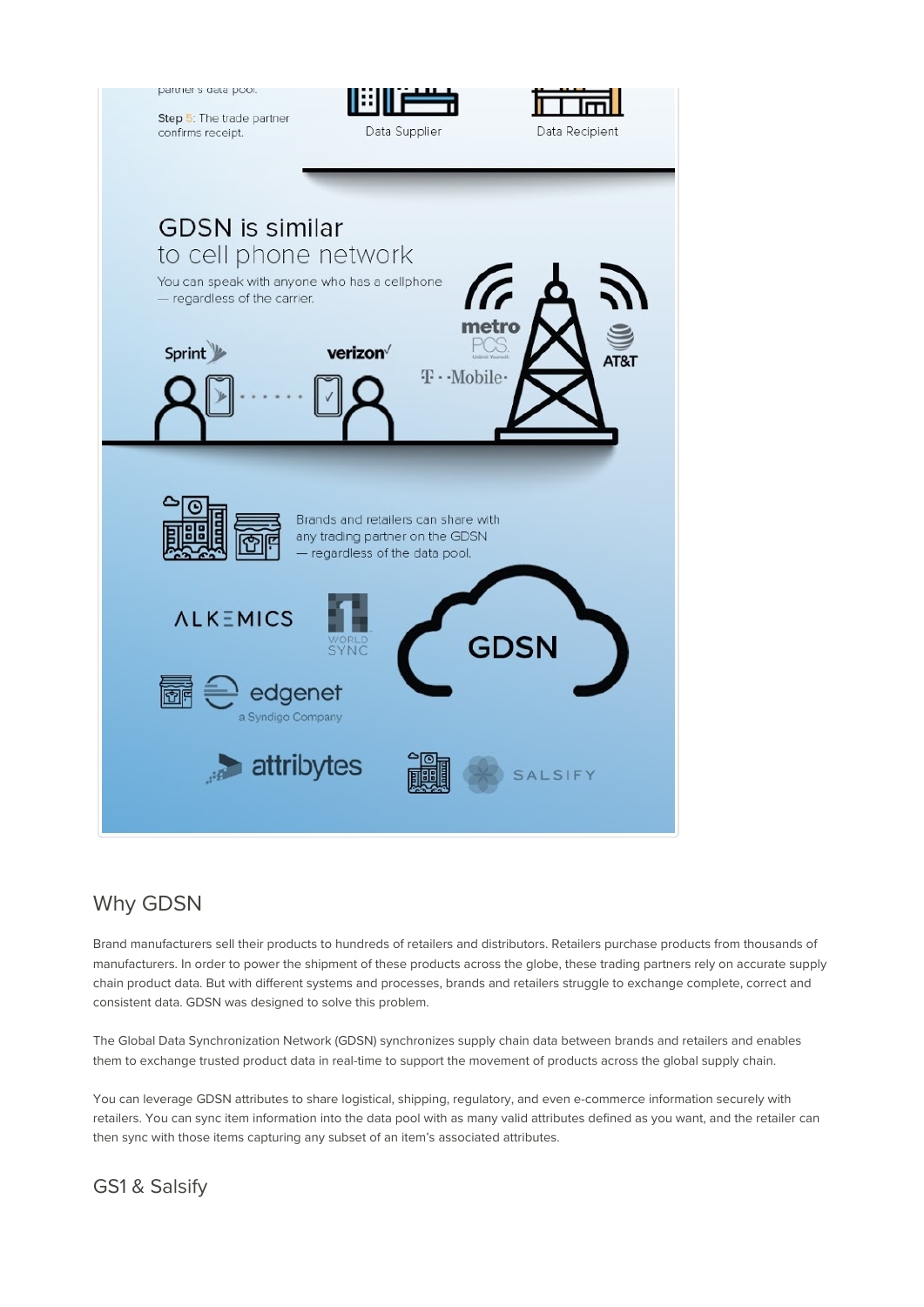As a GS1 Certified GDSN Data pool provider, Salsify is proud to be a committed partner with GS1 in its mission to enable trading partners to globally share trusted product data. GDSN helps in meeting new consumer demand for accurate, complete, and consistent product information.

# Data Flow & Hierarchy

#### **Hierarchy**

GDSN maintains levels of hierarchies, and each level contains separate attributes. For example, a widget is sold to the consumer with one widget in a package. There is information for that lowest level of hierarchy: a Global Trade Identification Number (GTIN) that identifies that unit, along with other logistical information like packaging, dimensions, and weight and the details the retailer needs to sell that product.

But that widget is sold to the store in cases with multiple units in the case, and sometimes multiple inner packs inside the case. So there are separate product values to identify the case and inner cases separately - a GTIN for the case, its weight and dimensions, and a separate set of information for the inner case. The cases may be sold to the retailer by pallet, and there is another set of information that describes the pallet.

#### **Data Flow**

This starts with your internal data. It's imported to Salsify, where it is stored and transformed to meet the GS1 requirements to send to GDSN. With help from our Customer Success team, you'll prepare your products to deliver the attributes your retailers require, and transform any data necessary to meet validation requirements.

We will help you set up the retailers you'll publish data to. When your products are ready, you'll publish your validated product details through Salsify's data pool onto your retailers through the GDSN network. Additional retailers will access your product information from your data pool through the same process.

### Preparing to Deliver Data to GDSN through Salsify

There are a few steps to get started with GDSN in Salsify. This is a brief overview–you will work with your customer success team who will help you get everything up and running.

#### **Existing Product Content Architecture**

The details for each level of hierarchy are stored in Salsify and passed through the GDSN. The Customer Success team will work with you to architect the process to pull your existing data from your ERP to work with GDSN.

#### **Attribute Identification**

We will help you define a list of attributes that you and your trading partners need, based on some industry-specific and retailer specific readiness reports and your specific retailers' needs.

#### **Workflow & Readiness Process**

We will work with you to set up processes in Salsify to build any additional attributes that you need to pass through to trading partners that aren't currently available.

We'll work with you to map the readiness report with attributes you want to pass through to GDSN and the workflows and readiness report will help you identify and fill gaps in your content.

#### **Trading Partner Identification**

You will provide a list of the trading partners and their corresponding GLNs which will be used as the destinations for each publish.